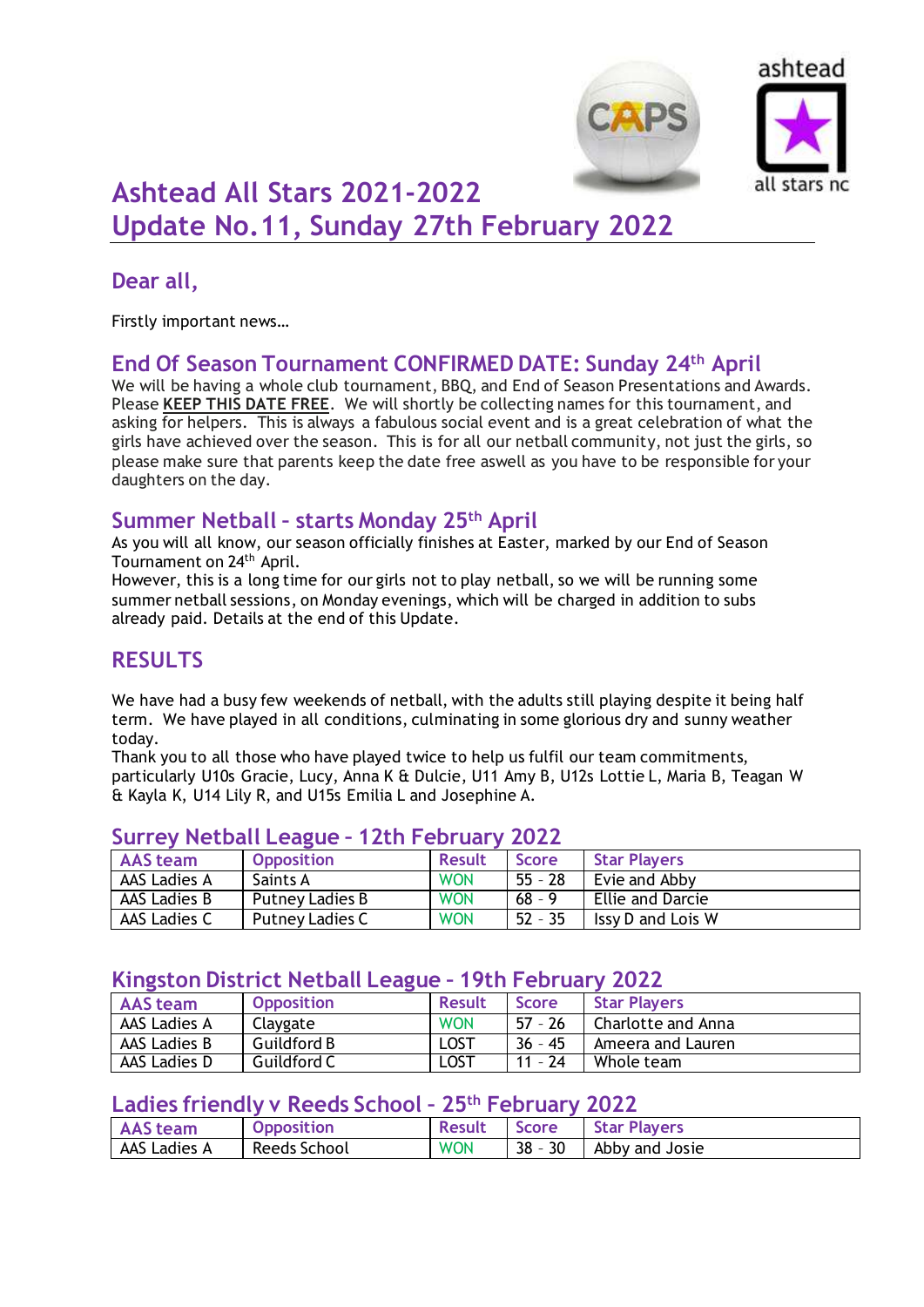## **Surrey Netball League – 26th February 2022**

| <b>AAS</b> team | <b>Opposition</b> | <b>Result</b> | <b>Score</b> | <b>Star Players</b> |
|-----------------|-------------------|---------------|--------------|---------------------|
| AAS Ladies A    | Wallington Wolves | <b>WON</b>    | 75 - 31      | Anna and Evie       |
| AAS Ladies B    | Fairlands         | <b>WON</b>    | 49 - 14      | Hannah and Clara    |
| AAS Ladies C    | <b>Carlton B</b>  | <b>WON</b>    | $48 - 37$    | Tess                |

# **Surrey Junior Netball League – 27th February 2022**

| <b>AAS</b> team | <b>Opposition</b>        | <b>Result</b> | <b>Score</b> | <b>Star Players</b>      |
|-----------------|--------------------------|---------------|--------------|--------------------------|
| AAS U10A        | <b>Waverley Vipers A</b> | <b>LOST</b>   | $5 - 13$     | Lois and Annabelle       |
| AAS U10B        | <b>Richmond Ravers</b>   | <b>LOST</b>   | $0 - 41$     | Jess B and Jess D        |
| AAS U10C        | <b>Dorking</b>           | <b>WON</b>    | $15 - 8$     | Anna C, Anna K and Edith |
| AAS U11A        | <b>Richmond Ravers A</b> | <b>LOST</b>   | $9 - 23$     | Fearne and Felicity      |
| AAS U11B        | Dorking A                | <b>WON</b>    | $8 - 3$      | Deveraux and Jorja       |
| AAS U11C        | AAS U11D                 | <b>LOST</b>   | $4 - 7$      | Amie C                   |
| AAS U11D        | AAS U11C                 | <b>WON</b>    | $7 - 4$      | Amy R and Isla B         |
| AAS U12A        | Aces U12A                | <b>WON</b>    | $23 - 2$     | Olivia C and Freya VDH   |
| AAS U12B        | Downs A                  | <b>WON</b>    | $16 - 5$     | Emily R and Maria B      |
| AAS U12C        | Fairlands U12A           | <b>LOST</b>   | $7 - 9$      | Hannah Tr                |
| AAS U12D        | Fetcham U12C             | <b>WON</b>    | $10 - 3$     | Caitlin G and Sadie G    |
| AAS U13A        | <b>Richmond Ravers A</b> | <b>LOST</b>   | $6 - 36$     | Sophie B                 |
| AAS U13B        | Spencer B                | <b>WON</b>    | $13 - 6$     | Bethany and Ellie M      |
| AAS U13C        | Tiffin A                 | <b>LOST</b>   | $9 - 39$     | Natasha and Ella C       |
| AAS U14A        | <b>Waverley Vipers A</b> | <b>LOST</b>   | $17 - 29$    | Jacqueline               |
| AAS U14B        | Fetcham A                | <b>DREW</b>   | $18 - 18$    | Holly                    |
| AAS U14C        | Fetcham C                | <b>WON</b>    | $17 - 14$    | Olivia H and Megan       |
| AAS U15A        | <b>Waverley Vipers</b>   | <b>WON</b>    | $28 - 21$    | Alex and Lily            |
| AAS U16A        | Fetcham A                | <b>WON</b>    | $34 - 23$    | Anna and Eliza           |
| AAS U16B        | Spencer A                | LOST          | $9 - 41$     | Katie A and Millie       |

## **The Week Ahead**

| 28/02/2022 | Monday    | $6 - 7$ pm | U13 Training                                 | Downsend outside courts      |  |
|------------|-----------|------------|----------------------------------------------|------------------------------|--|
|            |           | $6 - 7$ pm | U15/U16 Training                             | Downsend outside courts      |  |
|            |           | $7 - 8pm$  | U14 Training                                 | Downsend outside courts      |  |
|            |           | $7 - 8pm$  | U12 Training                                 | Downsend outside courts      |  |
|            |           | 8 - 9pm    | <b>Walking Netball</b>                       | Freemen's Sports Hall        |  |
| 01/03/2022 | Tuesday   | $6 - 7$ pm | <b>U8 and U9 Training</b>                    | Downsend outside courts      |  |
| 02/03/2022 | Wednesday | $6 - 7$ pm | U10 Training                                 | Downsend outside courts      |  |
|            |           | $7 - 8pm$  | U11 Training                                 | Downsend outside courts      |  |
|            |           | $6 - 7$ pm | <b>U13 Squad Training</b>                    | <b>Downsend Sports Hall</b>  |  |
|            |           | $7 - 8pm$  | <b>U12 Squad Training</b>                    | <b>Downsend Sports Hall</b>  |  |
|            |           | $8 -$      |                                              | <b>Downsend Sports</b>       |  |
|            |           | 9.30pm     | <b>AAS Adults</b>                            | Hall/Downsend outside courts |  |
|            |           | $8 - 9$ pm | Matchplay                                    | Downsend outside courts      |  |
| 05/03/2022 | Saturday  |            | Match Adult A team v Oxshott B (Home) (KDNL) |                              |  |
|            |           |            | Match Adult B team v Oxshott C (Home) (KDNL) |                              |  |
|            |           |            | Match Adult C team v Oxshott D (Home) (KDNL) |                              |  |
|            |           |            | Match Adult D team v Rosslyn Park            |                              |  |